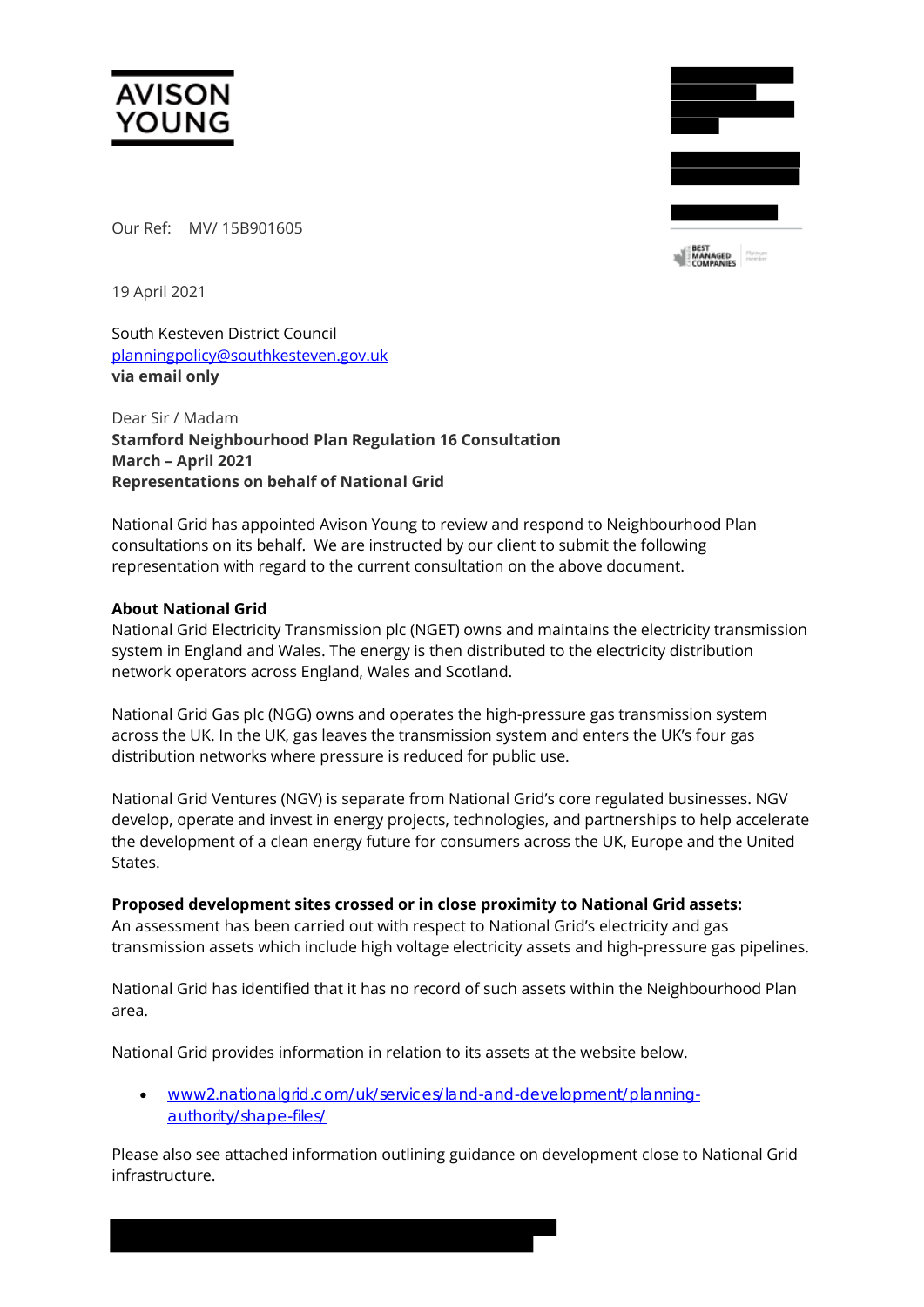

## **Distribution Networks**

Information regarding the electricity distribution network is available at the website below: [www.energynetworks.org.uk](http://www.energynetworks.org.uk/)

Information regarding the gas distribution network is available by contacting:

### **Further Advice**

Please remember to consult National Grid on any Neighbourhood Plan Documents or sitespecific proposals that could affect our assets. We would be grateful if you could add our details shown below to your consultation database, if not already included:

#### **Matt Verlander, Director Spencer Jefferies, Town Planner**





If you require any further information in respect of this letter, then please contact us.

Yours faithfully,



**Matt Verlander MRTPI Director**

**For and on behalf of Avison Young**

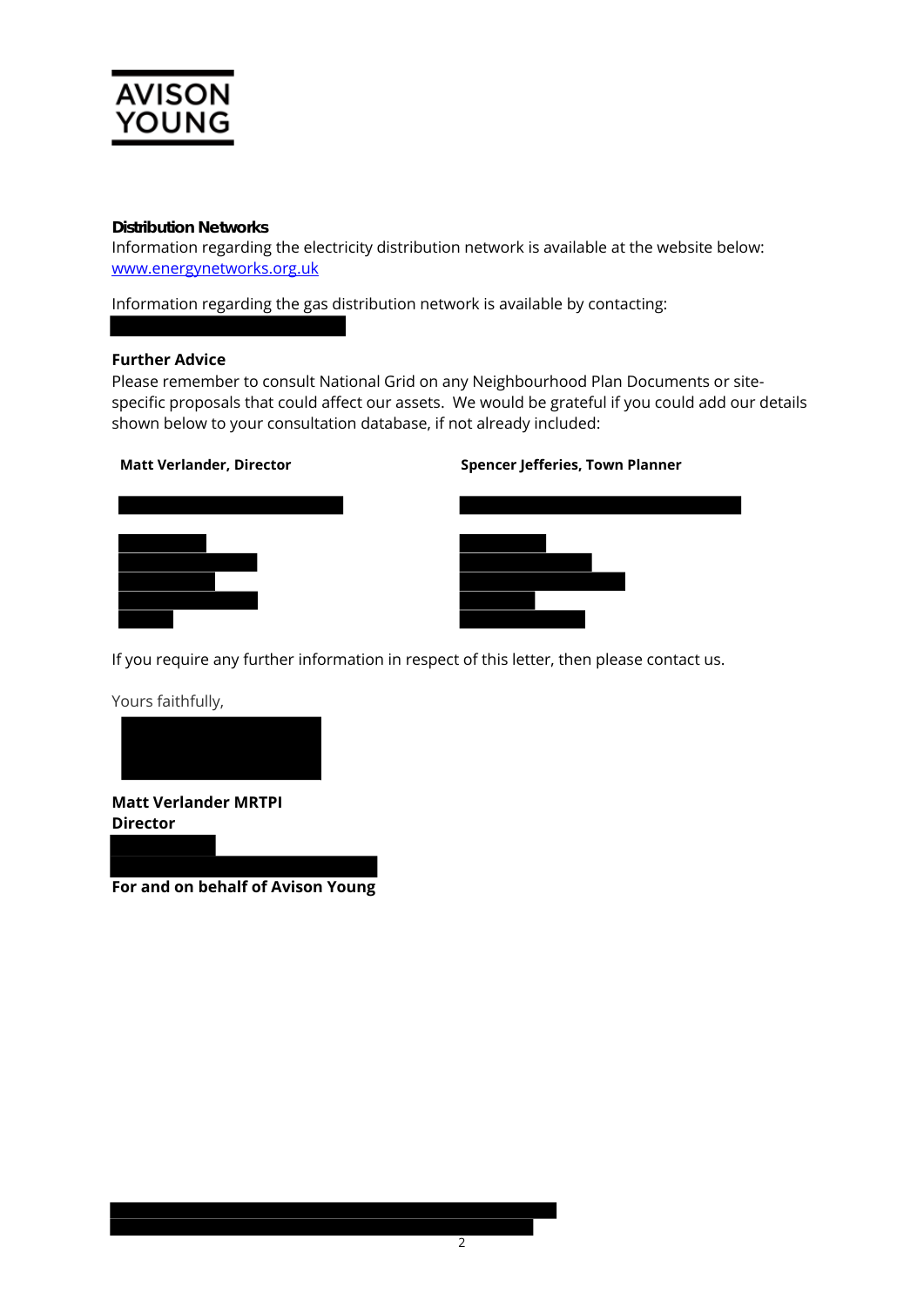

# **Guidance on development near National Grid assets**

National Grid is able to provide advice and guidance to the Council concerning their networks and encourages high quality and well-planned development in the vicinity of its assets.

## Electricity assets

Developers of sites crossed or in close proximity to National Grid assets should be aware that it is National Grid policy to retain existing overhead lines in-situ, though it recognises that there may be exceptional circumstances that would justify the request where, for example, the proposal is of regional or national importance.

National Grid's *'Guidelines for Development near pylons and high voltage overhead power lines'* promote the successful development of sites crossed by existing overhead lines and the creation of well-designed places. The guidelines demonstrate that a creative design approach can minimise the impact of overhead lines whilst promoting a quality environment. The guidelines can be downloaded here:<https://www.nationalgridet.com/document/130626/download>

The statutory safety clearances between overhead lines, the ground, and built structures must not be infringed. Where changes are proposed to ground levels beneath an existing line then it is important that changes in ground levels do not result in safety clearances being infringed. National Grid can, on request, provide to developers detailed line profile drawings that detail the height of conductors, above ordnance datum, at a specific site.

National Grid's statutory safety clearances are detailed in their *'Guidelines when working near National Grid Electricity Transmission assets', which can be downloaded here:*[www.nationalgridet.com/network-and-assets/working-near-our-assets](http://www.nationalgridet.com/network-and-assets/working-near-our-assets)

## Gas assets

High-Pressure Gas Pipelines form an essential part of the national gas transmission system and National Grid's approach is always to seek to leave their existing transmission pipelines in situ. Contact should be made with the Health and Safety Executive (HSE) in respect of sites affected by High-Pressure Gas Pipelines.

National Grid have land rights for each asset which prevents the erection of permanent/ temporary buildings, or structures, changes to existing ground levels, storage of materials etc. Additionally, written permission will be required before any works commence within the National Grid's 12.2m building proximity distance, and a deed of consent is required for any crossing of the easement.

National Grid's '*Guidelines when working near National Grid Gas assets'* can be downloaded here: [www.nationalgridgas.com/land-and-assets/working-near-our-assets](http://www.nationalgridgas.com/land-and-assets/working-near-our-assets)

## How to contact National Grid

If you require any further information in relation to the above and/or if you would like to check if National Grid's transmission networks may be affected by a proposed development, please contact:

Avison Young (UK) Limited registered in England and Wales number 6382509. Registered office, 3 Brindleyplace, Birmingham B1 2JB. Regulated by RICS